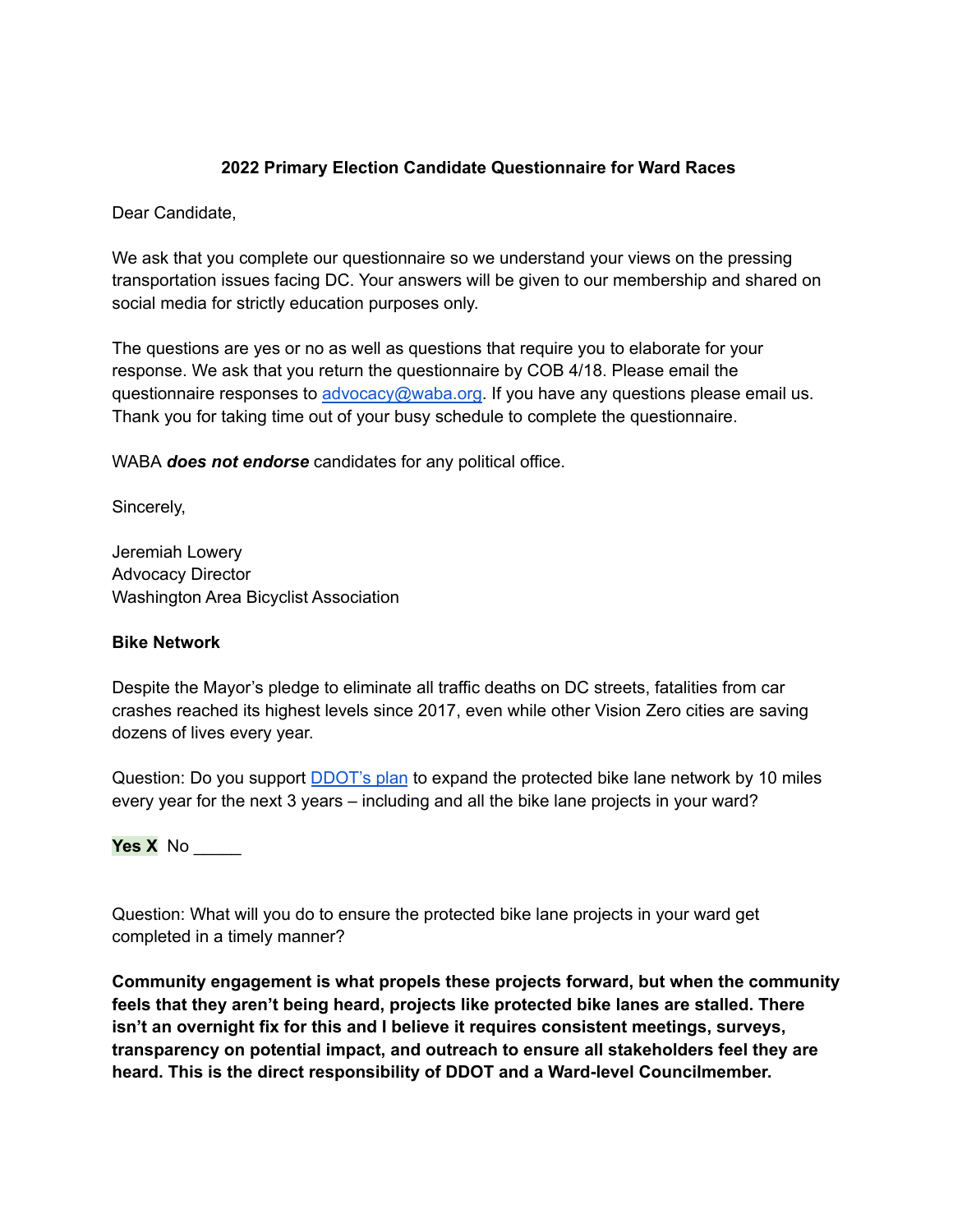#### **Budget**

Bike lanes are an incentive for District residents who choose to travel in ways that conserve land, energy, and fuel and they also fight climate change. DDOT's long-range plan envisions miles of protected bicycle lanes – which makes bicycling safer, easier and more popular and also reduces fuel use.

Question: Will you press DDOT to accelerate plans for more protected bike lanes (which may repurpose driving lanes and street parking) and budget adequate money for DDOT to build these bike lanes? Including ensuring DDOT has the staff and resources in the budget to complete the projects at a rapid pace?

### **Yes X** No \_\_\_\_\_

Question: What other budgetary biking and transportation items will you fight for and prioritize?

- **Establishing permanent pedestrian zones** Open Streets is a joyous time over the course of a few hours giving us a glimpse of what our streets could look like without cars. However, it's just something over the very short-term that deserves to be implemented more permanently. I would actively explore zones in Ward 1 and nearby areas (like U St) that could be turned into pedestrian and cycling zones, whether it starts during a season like summer or it's on weekends, I firmly believe that this needs to happen.
- **Eliminating the onsite parking requirements** According to our zoning regulations, every new development must contain a certain number of parking spaces. I will advocate that we remove this requirement, especially where public transit is nearby.
- **Increasing Capital Bikeshare and E-Bikeshare EOTR** Although this isn't in Ward 1, we must thoughtfully expand Capital Bikeshare (and especially with e-bikes) east of the river with more stations, outreach, and equitable payment programs.

#### **Trails Network**

The Capital Trails Coalition seeks to create a world-class network of multi-use trails that are equitably distributed throughout the Washington DC region. The Coalition is in the process of finding funding to complete 800 miles of planned trails into pavement that people can walk and bike on. Trails are an economic boost for local economies and improve the health and well being of communities, would you support DC, alongside MD and VA, dedicating funding to complete our regional trail network?

**Yes X** No \_\_\_\_\_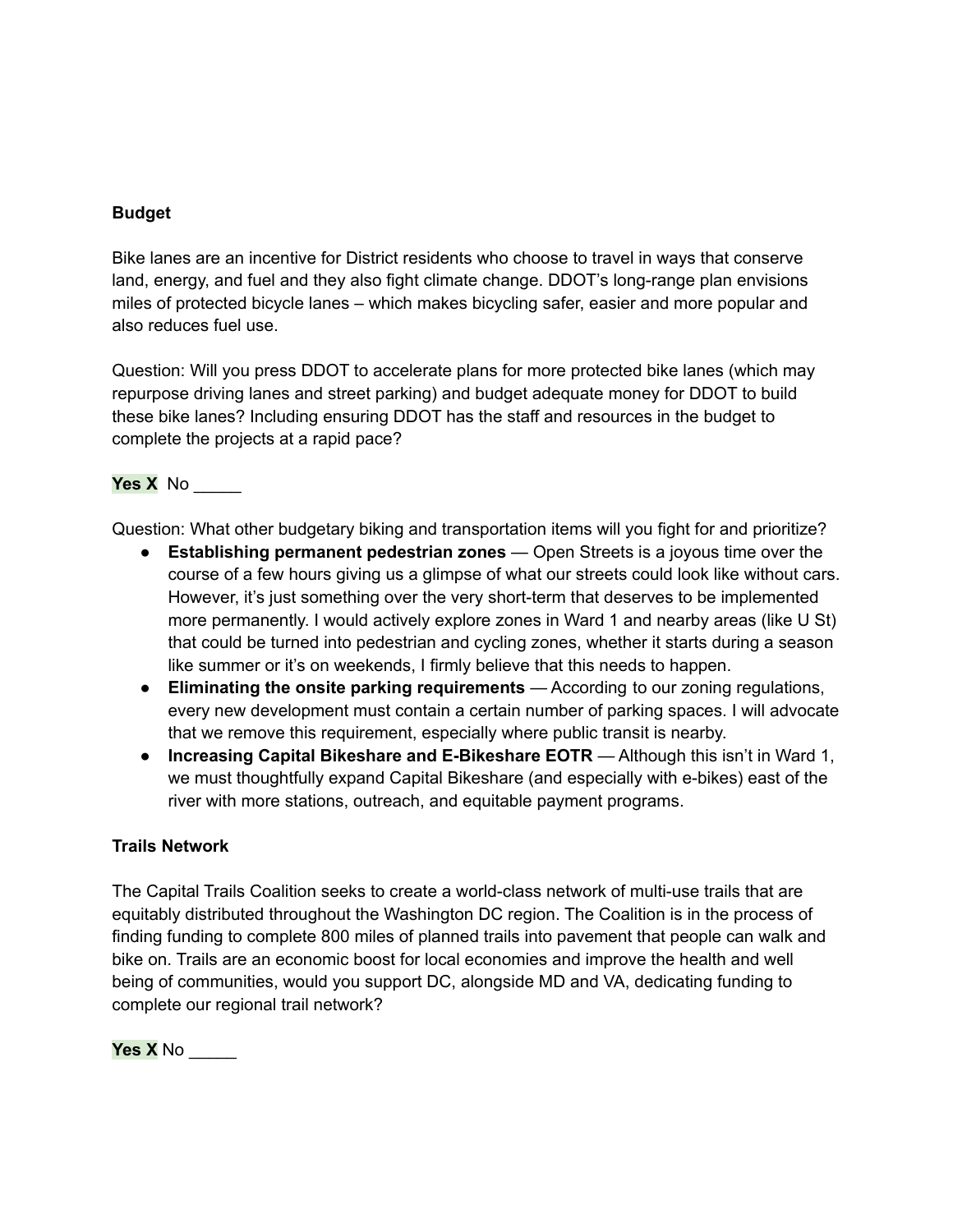Further explain how you would advocate for the completion of the DC's portion of the Trail Network?

**There seems to be a gap in the marketing of this program and that is an easy fix as many District residents have sought increased outdoor recreation activities, especially during the COVID-19 pandemic. Showcasing the benefits that come with the trails (Ex: the trails are safer for all, properties adjacent to paths have a higher sale price than others, these trails are predicted to create 6,100 jobs over the course of the project, and could generate more than \$65 million in state and local taxes), this is a no-brainer for residents to get behind. However, there is minimal visibility on the completion of the trails outside of the major transportation advocacy networks. As Councilmember, this will be one of the first things I advocate for.**

## **Vision Zero**

Do you support the recent bills before the Transportation Committee, that would ban right turn on reds and permit the so-called Idaho stop?

# **Yes X** No \_\_\_\_

Vision Zero - is it working and if not, what needs to be done by the District to achieve the goal of zero deaths due to traffic crashes?

**While the Vision Zero initiative champions an important and attainable mission, its execution has been ineffective. There is a current disconnect between efforts to increase safety in the District and actual needs of residents. The initiative must implement more preemptive safety measures to prevent traffic fatalities rather than document casualties when they occur. These include road and sidewalk structural changes like eliminating sliplanes, expanding sidewalks, raising crosswalks, increasing curb bumpouts, adding trees, and adding four way stops.**

**In order to implement Vision Zero in an effective manner, government agencies and partner organizations must actively listen to residents to determine high-risk intersections and areas requiring the most attention and immediately apply traffic-calming measures. Vision Zero representatives and subgroups, such as the Major Crash Review Task Force, also need to communicate with commissioners and community members in order to outline safety plans that work best for the community; attempting to carry out plans without incorporating feedback from community organizers will not be successful. Once residents and community members call attention to specific problems or questions regarding safety in the District, those concerns should be addressed promptly and in earnest.**

**Transportation Equity Priorities**